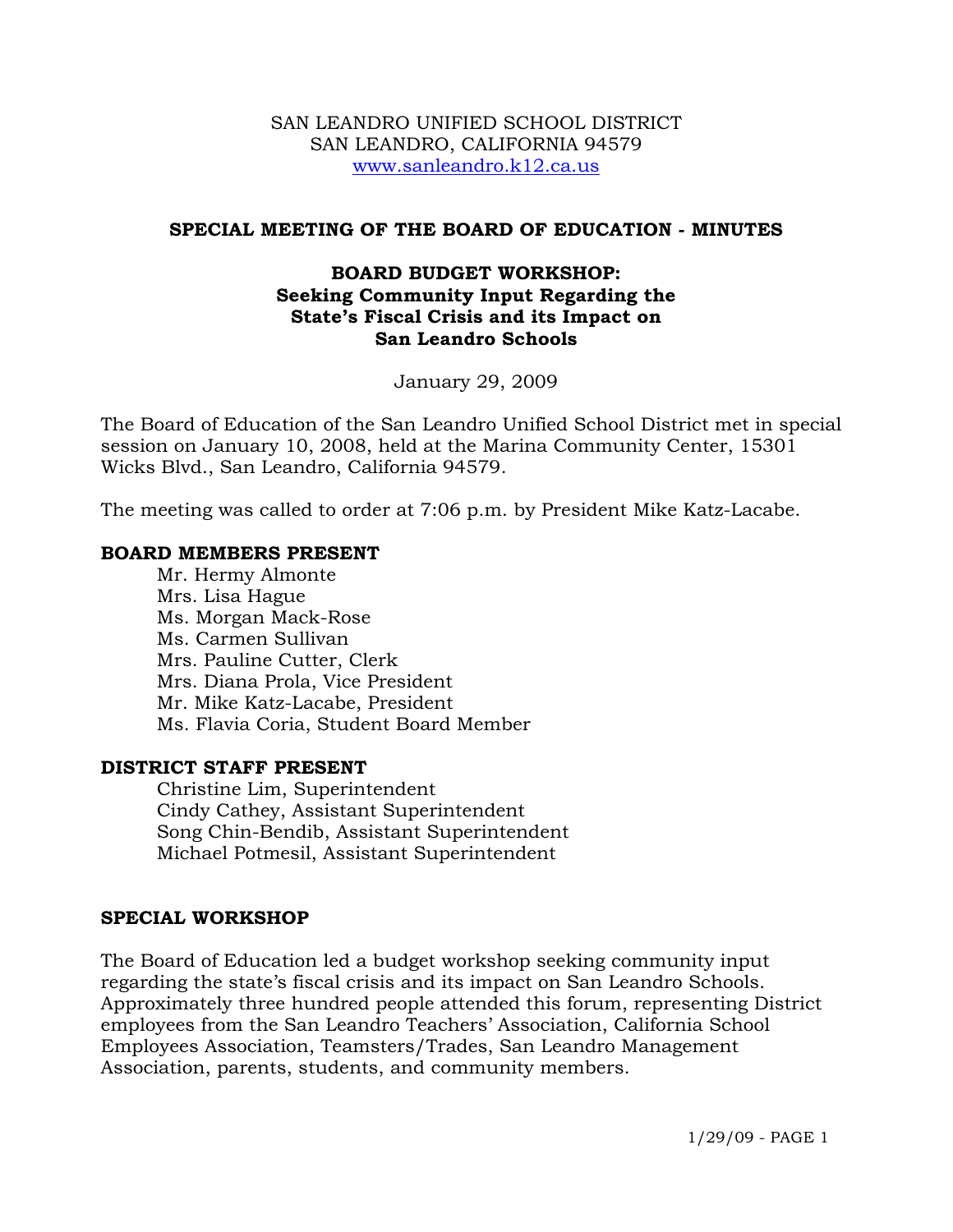Board President Mike Katz-Lacabe opened up the workshop with the Board presenting a short PowerPoint presentation about the fiscal status of the District, as well as the purpose, scope of the work, and the format of the meeting.

Following the presentation, six breakout sessions (SLTA, CSEA, Teamster/Trades, Administrators and Parents/Community) met to discuss and prioritize their ideas, keeping in mind that it is impossible to list the cost of every item, some things are mandated by law, and that approximately 85% of the District budget is spent on employees. When the groups reconvened, everyone placed stickers next to the items they wished to reduce (stars) and keep (smiles). The lists will be compiled and the Board will review and agree by consensus what items they would like the District to provide a cost analysis.

The Board urged everyone to think about what transpired here tonight and to contact the Governor and legislators to voice their concerns, adding that cards were being distributed with local phone numbers of email addresses. The Board will be continuing their discussion regarding budget reductions and impact at the following upcoming Board meetings: February 3, 10, and 17.

# **PUBLIC TESTIMONY**

The following people addressed the Board, offering more effective ways of addressing the fiscal crisis:

- Robert Marrujo stated rather than continually "nickel and diming" the parents for various things such as classes, field trips, and parcel tax, he would like to see the District look at not providing gas cards, and cell phone allowances, for example, to the administration.
- Jack Nelson felt that a five-day furlough and a 3% across the board cuts made the most sense. He suggested utilizing and not selling Burrell Field, and keeping the reductions as far away from the students as possible.
- San Leandro High School seniors Angela Marrujo and Lola Ridgell addressed the Board on the impact to San Leandro High School students. Angela Marrujo, voiced her frustration regarding asking parents to pay additional fees for their child to participate in sports, and how much waste (paper, for example) she notices in her classes. Lola Ridgell spoke on the importance of the athletic programs to the students.
- Martin Capron, President of the San Leandro Sports Foundation, addressed the Board on the efforts of the foundation to renovate and modernize Burrell Field. He urged everyone to support the various local foundations as a way of helping the students, schools, and community.